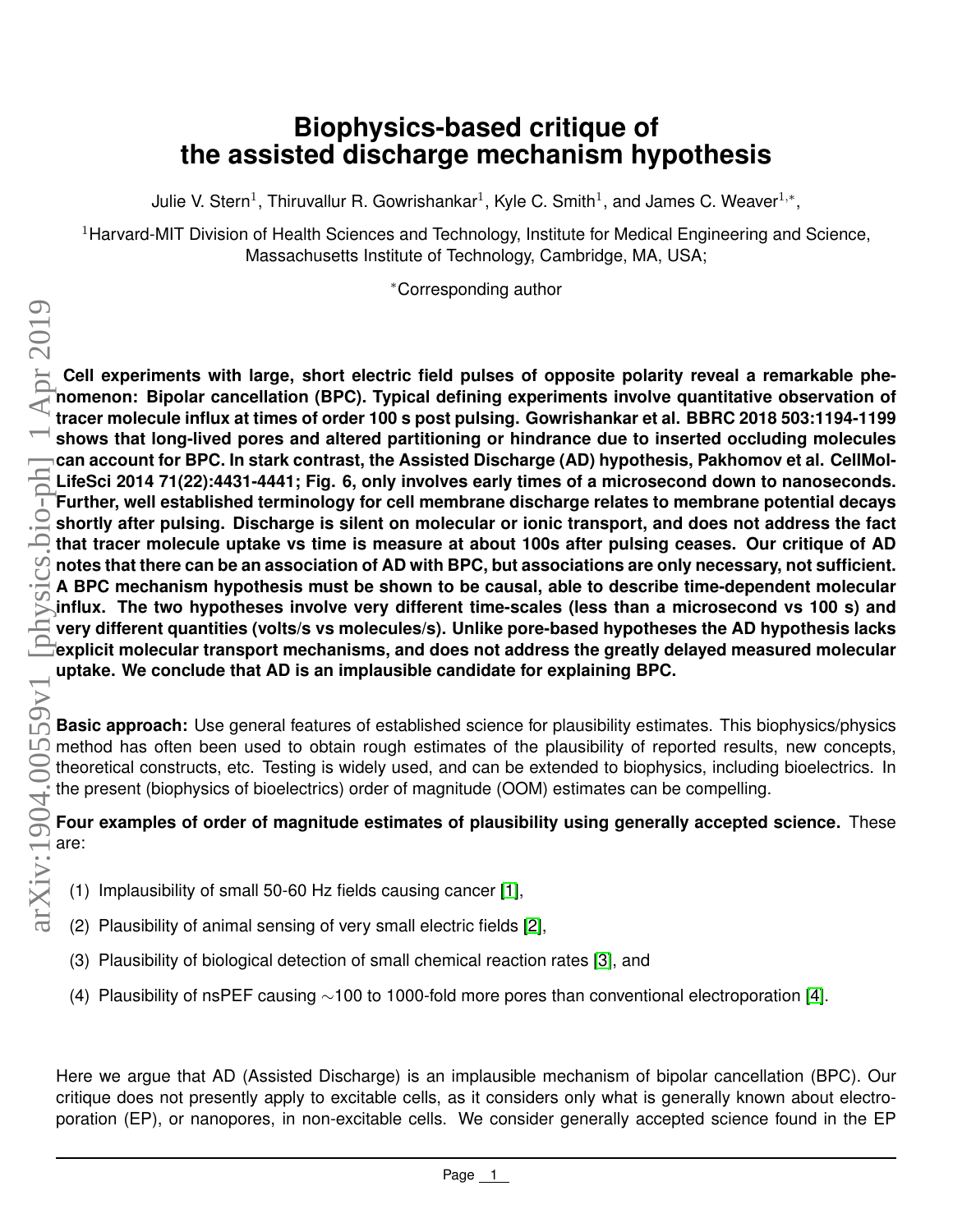

**Figure 1:** "Bipolar pulses may assist cell membrane discharge and reduce the membrane time above the critical voltage. Cell membrane is charged (*bottom*) by a monopolar pulse (**a**, *top*) or a bipolar pulse (**b**, *top*). The membrane voltage (arbitrary units) goes from the baseline (*solid line*) to the critical electroporation voltage (*dashed line*) and above it. The time when the membrane voltage exceeds the critical level is shown by *shading*. The bipolar pulse reduces this time but does not bring the voltage below the negative critical value. See text for details." This figure is Figure 6 from [\[5\]](#page-4-4).

literature. We purposefully do not include experiments carried out by MURI investigators, before and during the MURI funding. The rationale is simple and basic: We want to understand what can be expected given established science, mainly publications in the biophysics literature before BPC was considered. Accepted science does not change just because someone wants to assume that BPC observed at ∼100 s is part of AD. "Assisted discharge" means discharge is faster (assisted) because of very large nsPEF fields that make so many pores that the membrane conductance is greatly increased. And that increased conductance is the cause of the more rapid (assisted) discharge through the heavily porated regions of the cell membrane. It has nothing to do with tracer molecule data and observations that occur much later, viz. at ∼100 s. Here the established scientific facts are:

- (1) What is generally known about passive and porated cell membrane charging and discharging [\[6,](#page-4-5) [7,](#page-5-0) [8\]](#page-5-1). See Fig. 2, with both passive (150 mV/cm) and heavily porated (24 kV/cm) examples.
- (2) What is known broadly about nanoporation due to nsPEF. Here a number of quantitative models that are broadly consistent with experiments are considered [\[9,](#page-5-2) [10,](#page-5-3) [11,](#page-5-4) [12,](#page-5-5) [13,](#page-5-6) [14,](#page-5-7) [15,](#page-5-8) [16,](#page-5-9) [17,](#page-5-10) [18,](#page-5-11) [19\]](#page-5-12). The general, established fact is that many small pores (nanopores) are created, which creates large membrane conductances.

**Basic background and key definitions for BPC.** A defining feature of BPC is experimentally measured decrease in the ratio of tracer molecule influx into a cell for a bipolar pulse (BP) compared to a unipolar pulse (UP). Electric field pulses are followed by cell membrane electrical discharge within a few microseconds or less. In sharp contrast, tracer influx occurs over a long time (1 - 100 s) after the pulses. This is not trivial: after the proposed important discharge, the measured effect is seen 6-8 orders of magnitude displaced in time. This means the electrically initiated molecule (tracer) transport is an exasperatingly slow process. What can account for this?! How can an early electrical event (discharge) lead to a greatly delayed tracer influx that defines BPC? This essential basic feature is missing. Further, for both UP and BP 24 kV/cm there is immediate poration. A non-porated (passive) membrane is not involved, inconsistent with Fig. 6 of Pakhomov et al. 2014 [\[5\]](#page-4-4).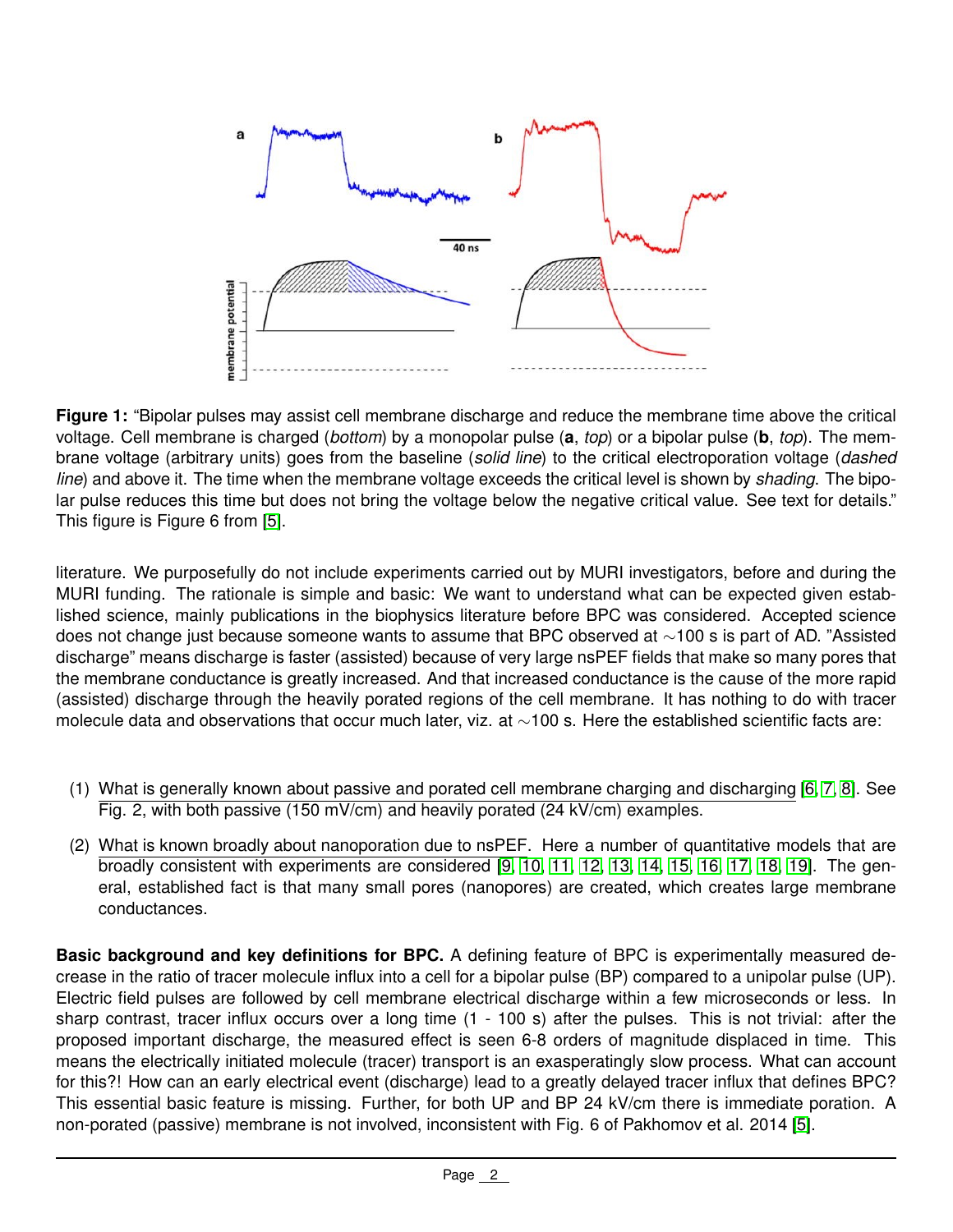

**Figure 2: Response of small and large amplitude electric fields.** These results show that assisted discharge only occurs for a passive membrane with negligible conductance change (zero electroporation; low strength electric field small channel conductance). The 150 mV/cm, 200 ns unipolar pulse (top left) creates 26 pores in contrast to a 24 kV/cm, 200 ns unipolar pulse (bottom left) that creates  $1.6 \times 10^6$  pores in a 5  $\mu$ m radius cell. As in Fig. 6 of Pakhomov 2014 [\[5\]](#page-4-4), the bipolar case has a much faster discharge after the first half of the BP pulse. However, this occurs only for small electric fields that cause negligible electroporation. But to elicit BPC large fields (>10 kV/cm) are used, it is a contradiction. Response of two unipolar pulses (with no gap) for the 150 mV/cm and 24 kV/cm fields are shown in the right column. In all cases pores are created early (rapidly) on the first pulse and the large conduction is "remembered".

For perspective, passive (normal) discharge time constant of a cell is about 100 ns to 1  $\mu$ s for typical mammalian cells [\[6,](#page-4-5) [7,](#page-5-0) [8\]](#page-5-1). Electroporated cells have spatially distributed pores of various lifetimes, so the effective, local conductivity varies spatially and temporally, a complication that is readily addressed by using integrated cell system models [\[9,](#page-5-2) [10,](#page-5-3) [11,](#page-5-4) [12,](#page-5-5) [13,](#page-5-6) [14,](#page-5-7) [15,](#page-5-8) [16,](#page-5-9) [18,](#page-5-11) [19\]](#page-5-12).

For the nsPEF (nanosecond pulsed electric fields) needed to elicit BPC there is an additional feature: As shown by the Schoenbach-MURI (ODU) [\[4\]](#page-4-3) a broad finding is that nsPEF with field strengths of order 10-100 kV/cm and sufficiently short pulses (of order 2-1,000 ns) approximately 100-1,000 more pores are created, not limited to the outer, plasma membrane (PM), but pores are also created in many organelles within the cell, including bacterial-size mitochondria with double membranes. This means that the discharge times are much more rapid. All of the above is a condensed version of what is now established nsPEF biophysics.

To our knowledge the Assisted Discharge (AD) mechanism hypothesis for bipolar cancellation (BPC) was introduced by Pakhomov and co-workers, see their Fig. 6 and associated text, included here as Fig. 1, but it has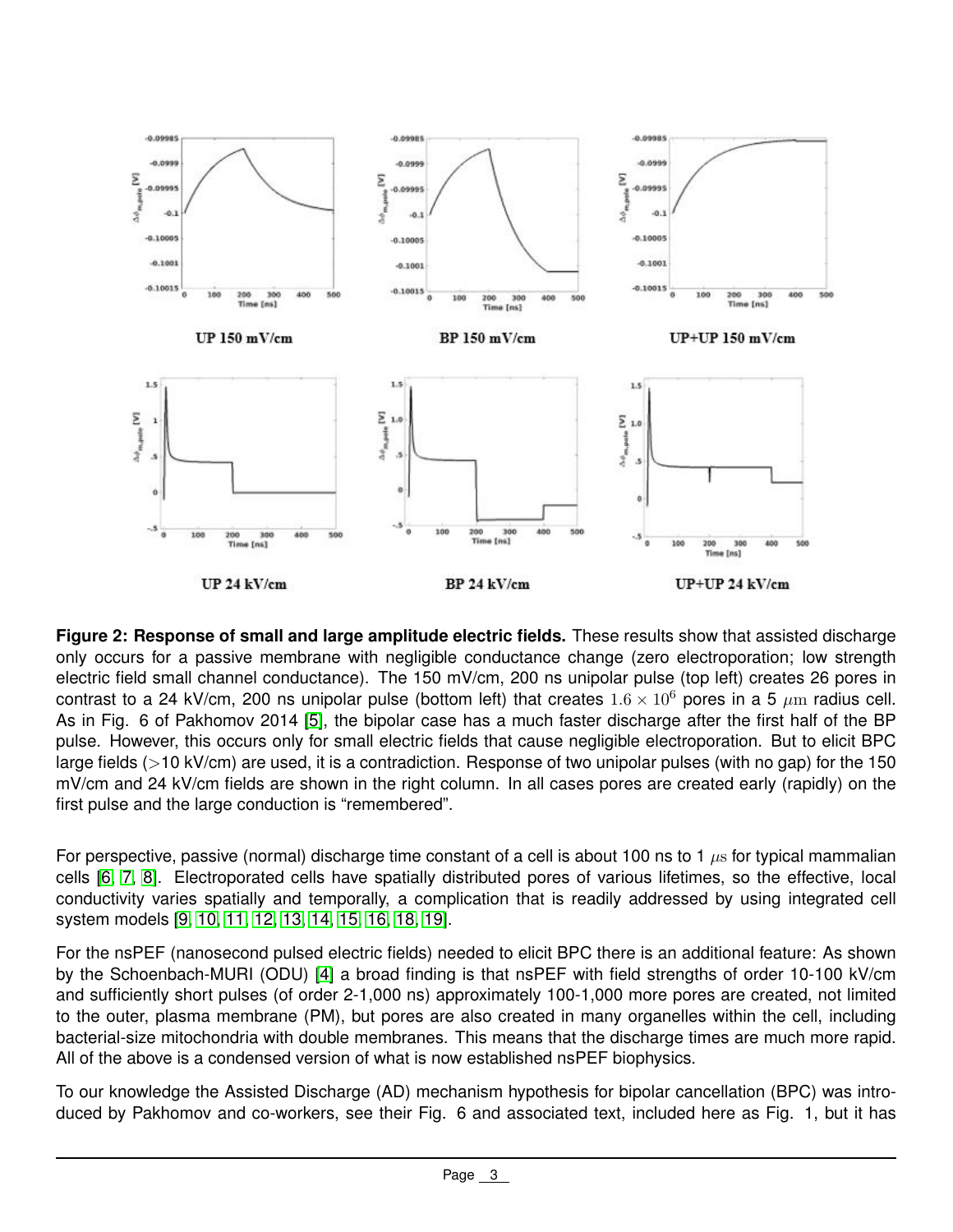no equations [\[5\]](#page-4-4). Subsequent publications cite the AD hypothesis. We find six significant flaws, identified and defined below.

Flaw #1: There is no quantitative description or prediction of tracer molecule influx, the key measured biophysical quantity that defines BPC. For an illustration of what is needed for a physics-based theory or model we cite "what Fermi told Dyson", a one-page commentary in Nature [\[20\]](#page-5-13). Here Fermi states: "One way, and this is the way I prefer, is to have a clear physical picture of the process that you are calculating. The other way is to have a precise and self-consistent mathematical formalism. You have neither." The AD hypothesis provides a qualitative picture (Fig. 1; Fig. 6 from [\[5\]](#page-4-4)), but there are no mathematical calculations that quantify tracer molecule entry into a cell long after a pulse and its associated electrical discharge (normal or "assisted").



**Figure 3: Passive and Standard EP model response of an isolated cell model** in response to a 10 kV/cm, 5 ns rise/fall time, 60 ns unipolar pulse (left) and a 60 ns + 60 ns 10/-10 kV/cm bipolar pulse (right). The passive model response is shown in solid line and the EP model response is shown by the dashed curve. The passive model response for a unipolar pulse shows the transmembrane at the pole increasing to over 4 V (for illustration only) and discharging with a time constant of around 100 ns. However, when EP is included, the response shows a reversible electrical breakdown (REB): a rapid increase in transmembrane voltage followed by a decrease to a plateau which rapidly reaches zero after the pulse ends  $(<1$  ns). In the case of the bipolar pulse, the transmembrane voltage decreases much faster (along the lines of assisted discharge) to a smaller negative peak before decaying to zero with a time constant of around 100 ns. With the inclusion of EP, there is no REB peak during the second half of the BP. Instead the transmembrane voltage remains around -0.44 V. REB is characterized by a rapid increase in transmembrane voltage at the onset of a pulse which leads to a burst of pore creation leading to a large increase in membrane conductance. This REB increase in conductance brings down the transmembrane voltage magnitude, limiting pore creation even before the pulse ends. REB is seen as a plateau in transmembrane voltage following a transient spike. As the unipolar pulse response (left) shows that without EP, post-pulse transmembrane voltage decays with a time constant of 112 ns while significant EP causes the transmembrane voltage to decrease much faster with a time constant of 10 ns.

Flaw #2: There is no electroporation "critical value", but instead measurement thresholds. There is no phase-transition type behavior with a rather sudden change, here involving increasing  $\Delta\phi_m$  (membrane potential or transmembrane voltage). The horizontal dashed line(s) in Fig. 6 in [\[5\]](#page-4-4) are detection or measurement thresholds that depend on both pore creation rates at different cell membrane locations, and also on experimental measurement capabilities. There is nothing "critical" about these events. Instead they are measurement thresholds for either actual or Gedanken experiments, governed by signal-to-noise ratio (S/N). Continuum theories and molecular dynamics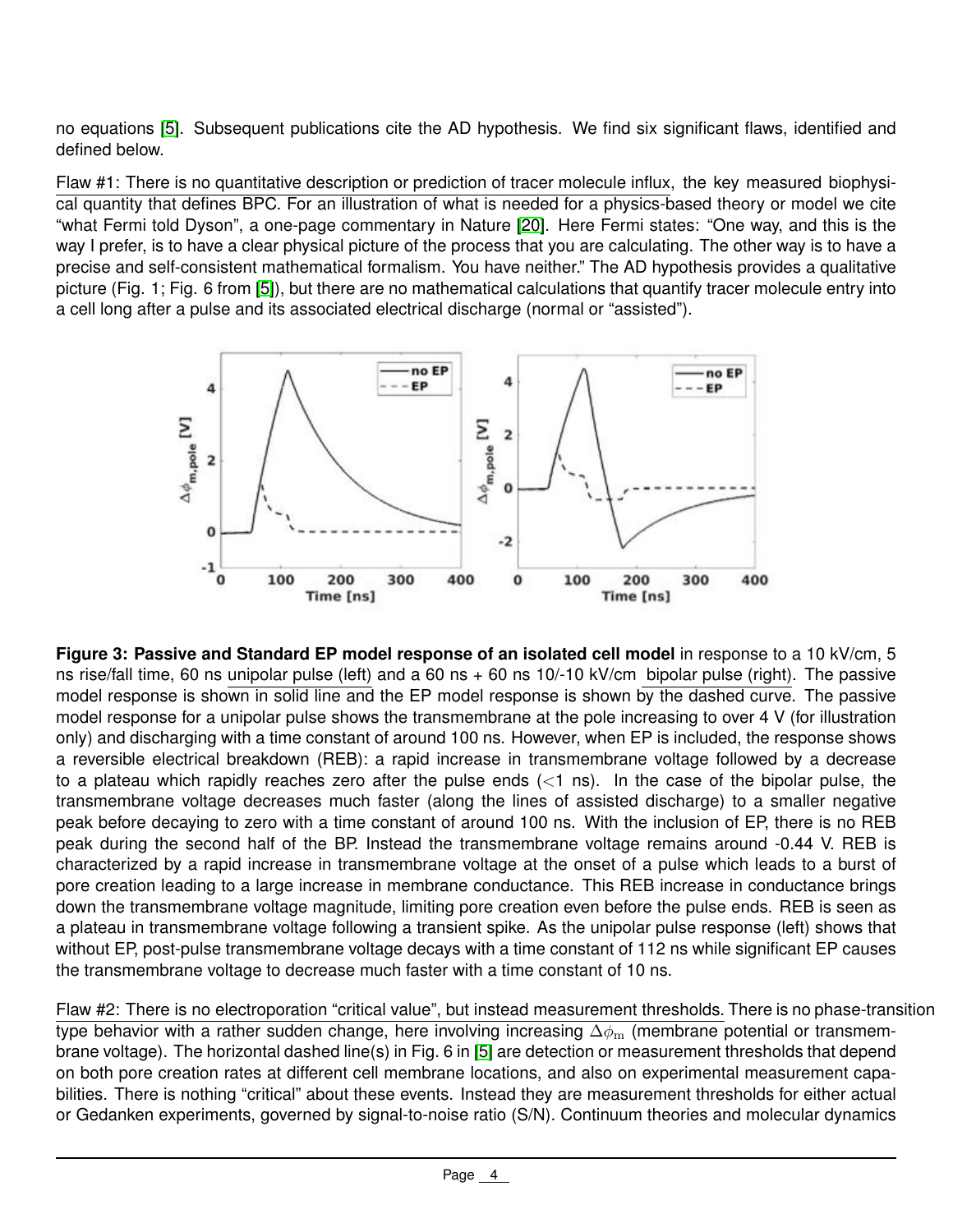simulations are consistent regarding the conditions needed to observe effects due to significant poration for particular experimental conditions (cell geometry and size, pulse waveform, etc.). Detection (measurement) theory is well known in physics (and therefore biophysics involving bioelectrics) [\[1,](#page-4-0) [3,](#page-4-2) [21,](#page-5-14) [22,](#page-5-15) [23\]](#page-5-16).

Flaw #3: Orders of magnitude different time scales. For typical mammalian cells passive discharge occurs over times of 100 nanoseconds to a few microseconds; active discharge due to applied fields can be much faster if the field creates many pores (*e.g.* nsPEF). But influx of tracer molecules occurs long afterwards, with tracer influx time scales of 1 to 100 seconds. The AD mechanism offers no explanation for this huge discrepancy.

Flaw #4: Cell models must be 2D or 3D, with both an "inside" and "outside". This feature is needed to account for field and ion/molecule transport both "around" and "through" the porated plasma membrane (PM). A cell model cannot be represented by a local planar membrane model. This is widely recognized in the literature [\[19,](#page-5-12) [9,](#page-5-2) [10,](#page-5-3) [11,](#page-5-4) [12,](#page-5-5) [13,](#page-5-6) [14,](#page-5-7) [15,](#page-5-8) [16,](#page-5-9) [18,](#page-5-11) [19\]](#page-5-12).

Flaw #5: Small field pulses should yield Schwann (passive) model behavior. Pulses too small to create nanopores should automatically revert to well-known passive membrane behavior (Fig. 2) [\[6,](#page-4-5) [7,](#page-5-0) [8\]](#page-5-1). It is not enough to explain BPC. The model must also be consistent with all other relevant biophysical behavior, e.g. response of cells to pulses too small to create large permeabilities or conductances in cell membranes. Passive model responses do not account for the many orders of magnitude increase in membrane conductance and the resulting drop in transmembrane voltage magnitude (Fig. 2).

Flaw #6: AD occurs mainly for non-porating fields (Figs. 2, 3). But, fields that elicit BPC create over  $10^5$  pores, a very large number. These pores cause a much faster membrane discharge (∼10 ns) after the pulse.

In general, the literature contains lots of results for pore behavior after pore creation. This undercuts the idea that one should avoid treating what happens above the critical membrane potential, which is the implication of the AD mechanism hypothesis.

## **Acknowledgments**

Supported partially by AFOSR MURI grant FA9550-15-1-0517.

## **References**

- <span id="page-4-0"></span>[1] R. D. Astumian, J. C. Weaver, and R. K. Adair. Rectification and signal averaging of weak electric fields by biological cells. *Proc. Nat. Acad. Sci.*, 92:3740–3743, 1995.
- <span id="page-4-1"></span>[2] R. K. Adair, R. D. Astumian, and J. C. Weaver. On the detection of weak electric fields by sharks, rays and skates. *Chaos*, 8:576–587, 1998.
- <span id="page-4-2"></span>[3] J. C. Weaver, T. E. Vaughan, and R. D. Astumian. Magnetically sensitive chemical reactions can provide biological sensing of small field differences. *Nature*, 405:707–709, 2000.
- <span id="page-4-3"></span>[4] K. H. Schoenbach. From the basic science of biological effects of ultrashort electrical pulses to medical therapies. *Bioelectromagn.*, 39:257–276, 2018.
- <span id="page-4-4"></span>[5] A. G. Pakhomov, I. Semenov, S. Xiao, O. N. Pakhomova, B. Gregory, K. H. Schoenbach, J. C. Ullery, H. T. Beier, S. R. Rajulapati, and B. L. Ibey. Cancellation of cellular responses to nanoelectroporation by reversing the stimulus polarity. *Cellular Molecular Life Sci.*, 22:4431–4441, 2014.
- <span id="page-4-5"></span>[6] H. Pauly and H. P. Schwan. Über die Impedanz einer Suspension von kugelförmigen Teilchen mit einer Schale. Z. *Naturforsch.*, 14B:125–131, 1959.